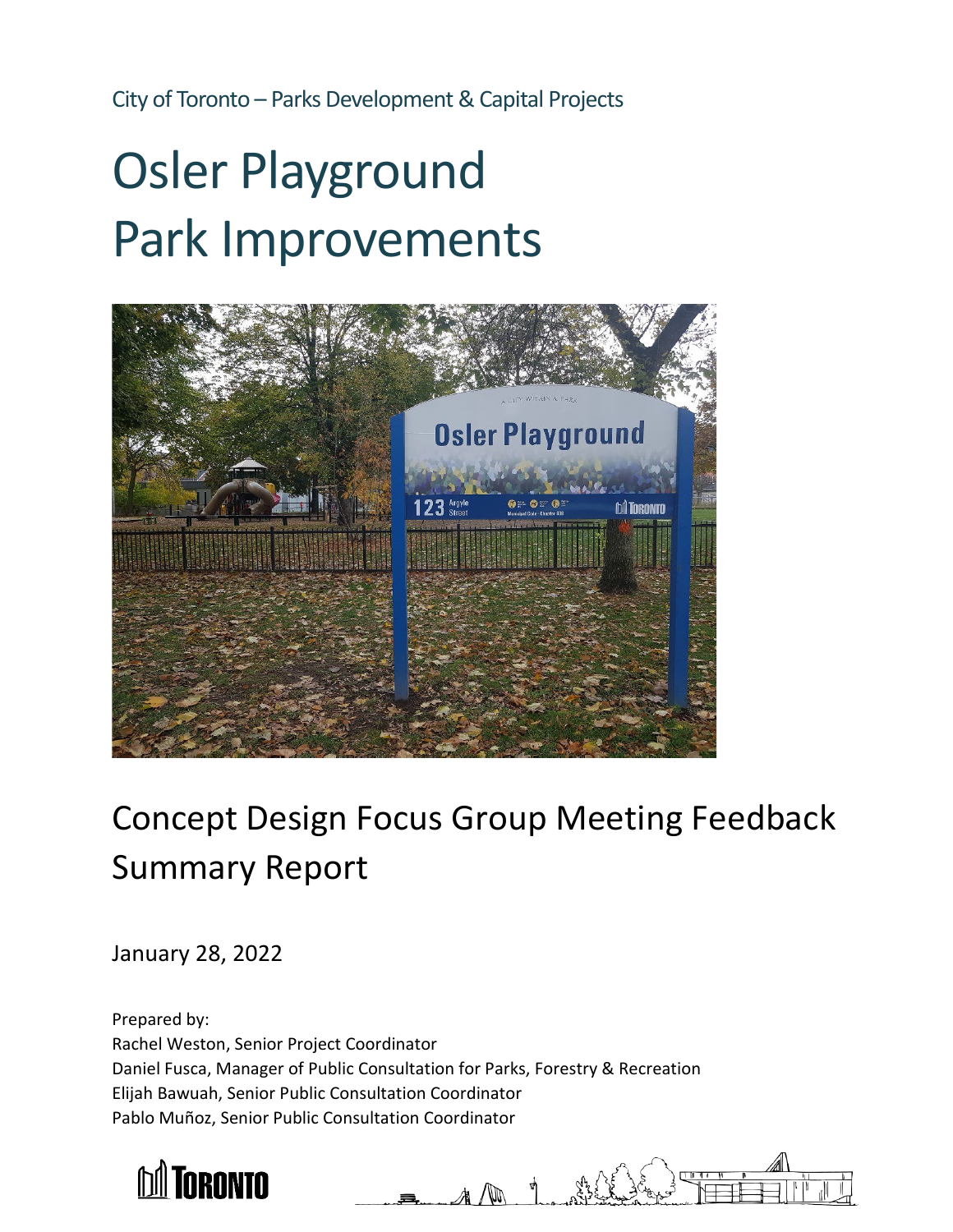## Contents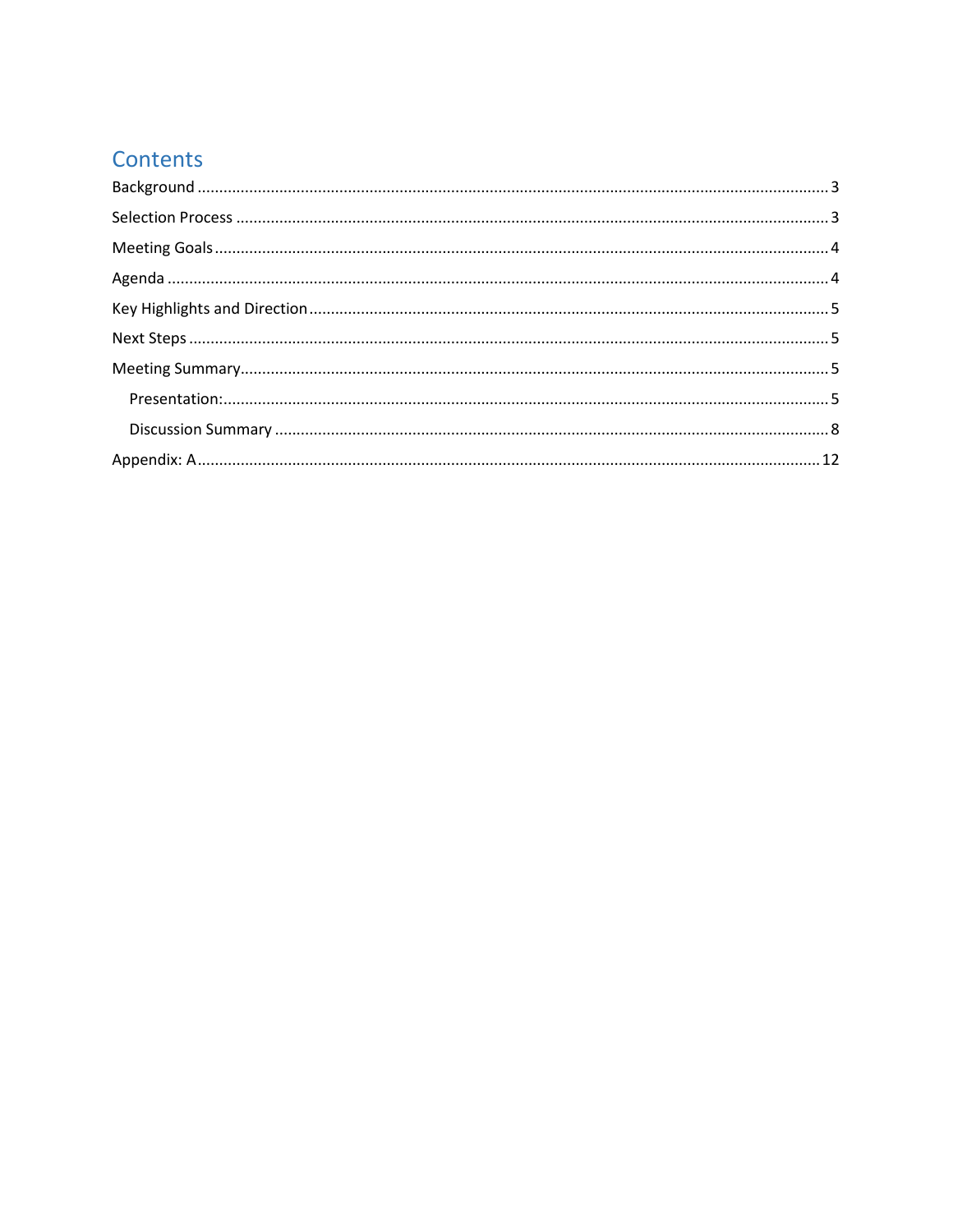## <span id="page-2-0"></span>**Background**

In September 2021 the Osler Playground Park Improvements project team presented three concept design options to the community for input through a survey, public meeting and a pop up engagement. The designs were developed based on community and stakeholder input from the first phase of the project. There was however, no clear preference identified by the community for any of the three options. In order to ensure that the final design serves the needs of the community, the City invited a group of local residents to a one time focus group with the project team. Participants at the focus group heard about the needs and wants from their neighbours and workshopped potential solutions with the project team. Members of the focus group were identified through a modified civic lottery, a process that picked applications at random based on the applicant's existing uses of the park and basic demographic profile (see Selection Process, below). The reason for this approach was to ensure that the focus group was comprised of a diverse cross-section of park users that was as representative of the overall community as possible.

## <span id="page-2-1"></span>Selection Process

All members of the public that opted to stay engaged in the process were messaged and asked to apply to take part of the focus group. In total the project team received 50 applications. Some of the demographic and park use questions included:

#### **Frequency of use of the following park features**

- Off Leash Area
- Playground
- Wading pool (while it is operational)
- Lawn space at the park for picnic, sunbathing, lawn games etc. (while weather allows)

#### **Demographic Questions**

- Gender
- Age
- Do you identify as BIPOC (Black, Indigenous, Person of Colour)?
- Do you identify as Indigenous to Canada?
- Do you identify as a person with a disability?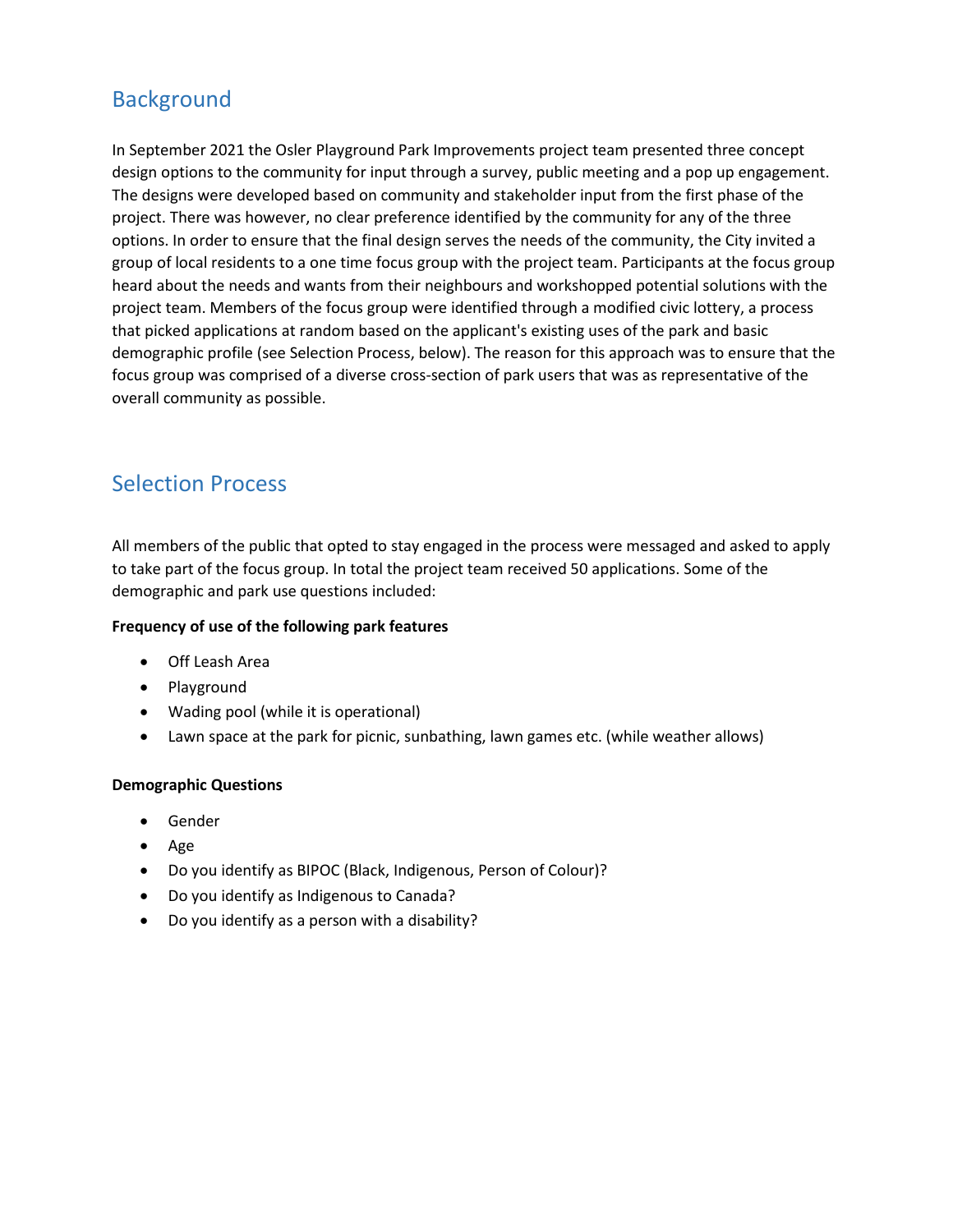## <span id="page-3-0"></span>Meeting Goals

- Review project background and consultation outcomes to date
- Hear from all participants about their needs and priorities for the park amenities
- Gather feedback to help unstick the process and advance a design solution that will benefit **all**  park users and that everyone can accept

## <span id="page-3-1"></span>Agenda

Each agenda item and activity was crafted to ensure that all participants got a chance to express their interests, hopes and aspirations for the park, and hear/understand their neighbours' as well.

#### **Introductions Project Team Presentation**

- •Meeting Tips & Goals
- •Project Background
- •Public Engagement to date
- •Concept Design Options Overview

#### **Guided Discussion:**

- •Deep Listening Exercise
- •Trade-Offs Exercise
- •Sense Making (Group Discussion)

#### **Next Steps + Adjourn**

#### **Meeting Attendees:**

**Community Participants:** 12 selected through modified civic lottery + 1 Representative from the Ossington Community Association

#### **City Staff:**

Rachel Weston, Senior Project Coordinator (City of Toronto, PF&R) Daniel Fusca, Public Consultation Manager (City of Toronto, PF&R) Elijah Bawuah, Senior Public Consultation Coordinator (City of Toronto, PF&R) Paulo Fetalvero, Supervisor Capital Projects (City of Toronto, PF&R) Peter Didiano, Program Manager (City of Toronto, PF&R-Capital Projects) Charlotte Gick, Councillor Joe Cressy's Office Vienna O'Shea, Councillor Joe Cressy's Office

#### **Consultant**

April Szeto, Principal Landscape Architect, Harrington McAvan Ltd.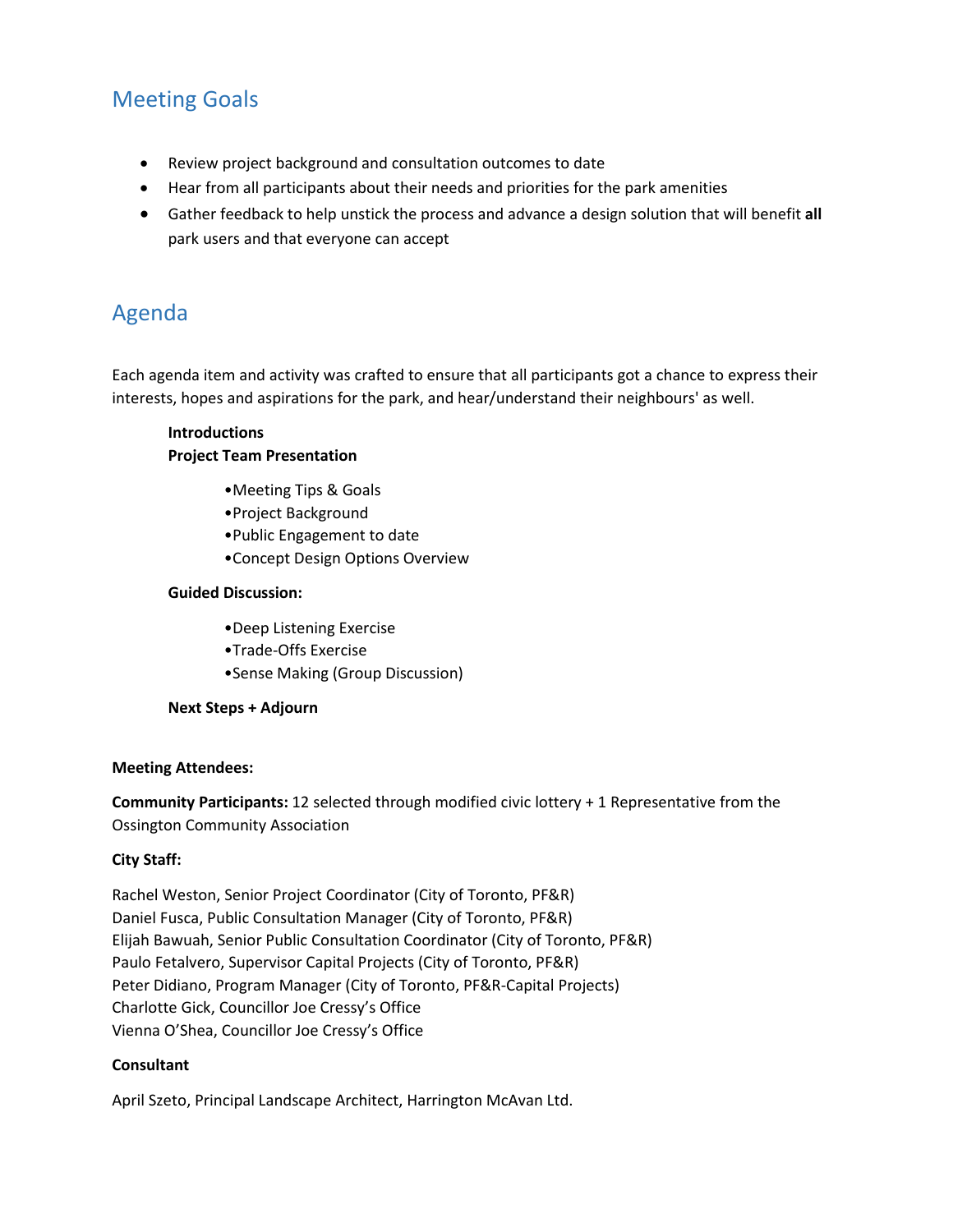## <span id="page-4-0"></span>Key Highlights and Direction

The workshop proceeded smoothly. The project team felt like they received sufficient information to refine a concept design and present that back to the community. Some of the key feedback included:

- Include an OLA smaller than that shown in Concept Three, but larger than Concept One to allow for more open green space.
- Sandbox and combination wading pool and splash pad option for waterplay area can be excluded from the design to accommodate the other park amenities;
- Incorporate additional tree plantings, including within the OLA;
- Optimize the pathway layout;
- Optimize park use at its perimeters to increase usable green space.

## <span id="page-4-1"></span>Next Steps

- Incorporate feedback from this meeting into the development of a single preferred concept design
- Consult with City and School Board Staff and refine the design as needed to meet stakeholder requirements
- Share the preferred design with community members via email, the project webpage, and an online survey, and gather additional feedback on play equipment options
- Finalize the design and prepare the construction documents package
- Procure construction services
- Build the park!

## <span id="page-4-2"></span>Meeting Summary

#### <span id="page-4-3"></span>Presentation:

The meeting started with greetings, a Land Acknowledgement, and sharing of the meeting agenda and meeting tips and goals, and introductions of the project team.

#### **Project Background**

The group was informed that on March 26, 2018, City Council had directed the General Manager of Parks, Forestry and Recreation to:

- Work in consultation with the local Councillor towards the construction of a dog off-leash-area (OLA) in Osler Playground.
- Undertake a planning exercise for general park improvements.

The group was informed that the project scope of work includes park improvements and school ground improvements: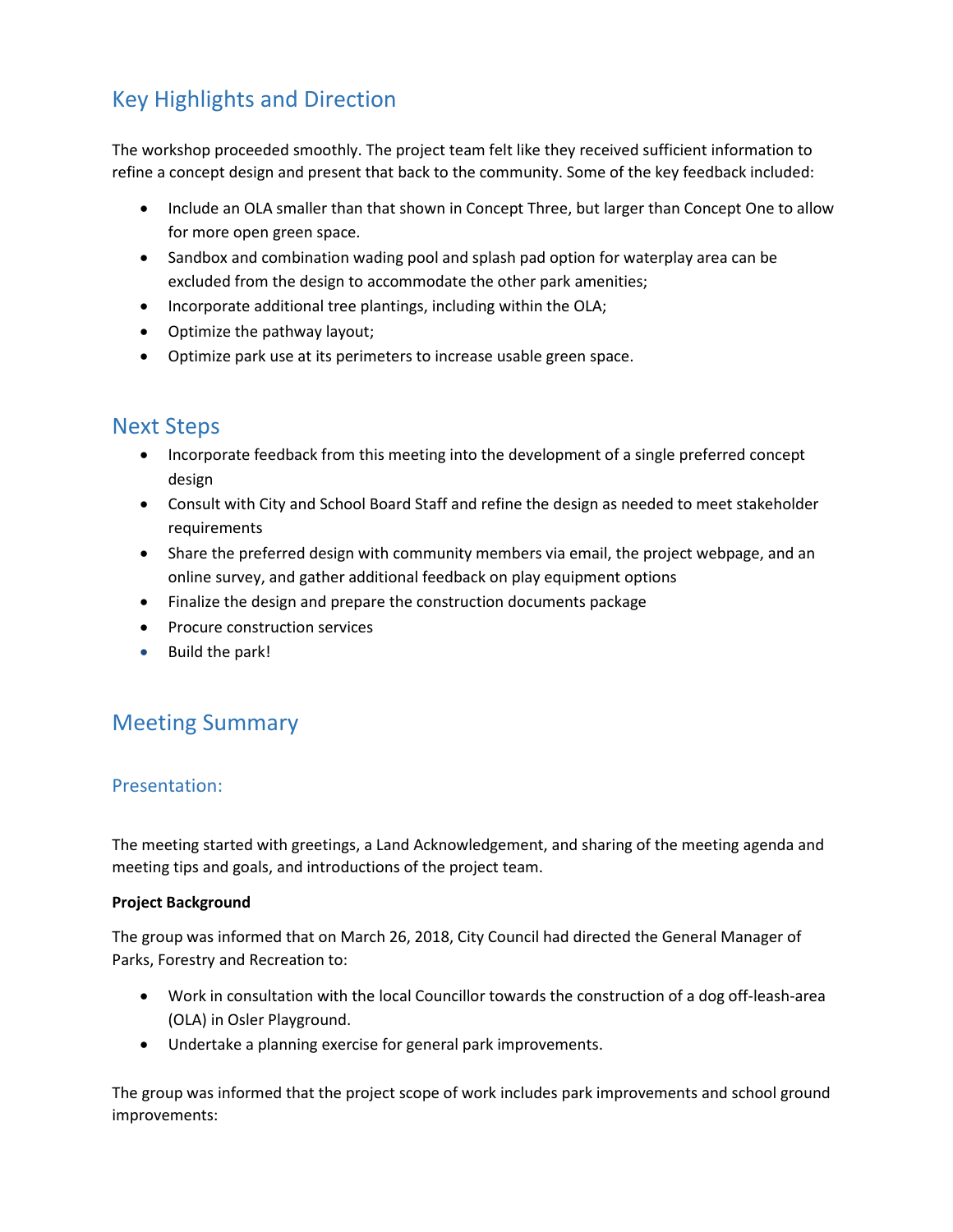Park Improvements:

- A new Off-leash Area (OLA)
- Playground enhancement
- Waterplay area enhancement
- Greenspace improvements
- Pathway improvements
- New seating

School Ground Improvements:

- To be determined with the school board
- New recreational amenities that will be accessible to the community after school hours

The group was informed of what is not in scope for the project:

- Park amenities that overlap park and school ground properties, including the OLA. It was clarified that the school board requires delineation of school grounds with fencing for safety reasons and for other operational reasons.
- Washroom building due to budget and space restrictions.
- Separate small and large dog areas in the OLA due to space restrictions.

A plan showing the park and school property boundaries and plans showing the location and number of nearby parks, OLA's, playgrounds, and water play areas within a 5-minute and 10-minute walk from Osler Playground was presented to the group for context.

The group was informed of the project timeline with the planning for the project starting in 2017 and construction completion is anticipated for summer 2023.

#### **Public Engagement to Date**

An overview of public engagement to date was presented to the group.

The group was informed that the Open House and Online Survey in 2017 identified the following priorities for the park:

- 1) Add an OLA
- 2) Enhance the playground
- 3) Add benches, seating and picnic tables
- 4) Address drainage issues at the west side of the park
- 5) Maintain green space
- 6) Add a ball sports area

It was noted that 81% of the survey participants were in support of installing a fenced OLA at Osler Playground.

The group was informed that 6 Community Visions were developed by participants at the Community Visioning Workshop in 2019. The results of the Online Visioning Survey in 2020 identified Community Vision #5 as the Preferred Community Vision.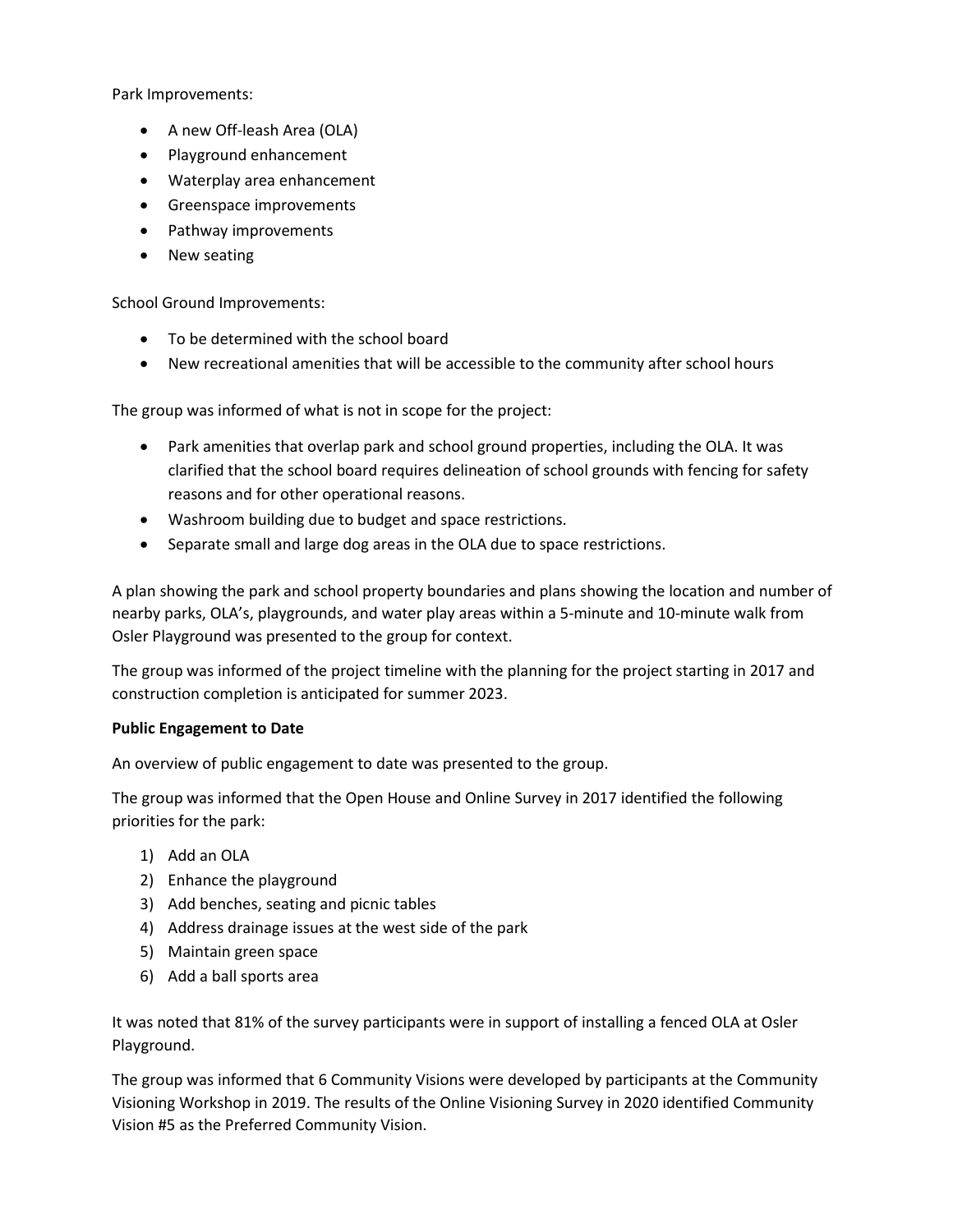The group was informed that Community Vision #5 has a similar layout and balance to the existing park with the addition of:

- New splash pad in place of the wading pool and in the OLA
- New park entry points
- A pathway loop
- Natural features incorporated into the playground and park
- Pathway connection to Humbert Street
- Basketball courts and community garden on school grounds

The group was informed of some design issues with Community Vision #5:

- OLA extends into the school grounds
- Potential maintenance and safety concerns with a small splash pad in the OLA
- Park pathway entrance to Humbert Street crosses through the school grounds

The group was informed of some secondary feedback highlights from the 2020 Online visioning Survey:

- o Balance park uses
- o Better pathways and connections
- o Smaller, fenced OLA is appropriate
- o Include a running track/ loop
- o Keep it shady
- $\circ$  66% of the participants preferred a combination splash pad and wading pool, 29% preferred splash pad only, and 5% preferred wading pool only

The group was informed that after the Online Visioning Survey in 2020:

- The anticipated implementation timelines were impacted by the pandemic.
- It was learned that we could not have amenities that overlap both the park and school grounds (i.e. OLA, running track) as the school grounds will need to be fenced for student safety and the park and school amenities need to be separate so that maintenance responsibilities can be clearly delineated between organizations.

Concept Design Options were presented to community members at three consultation events in 2021: a virtual public meeting, pop-up engagement at the park and online survey.

The group was informed that there were 84 attendees at the Virtual Public Meeting, over 50 attendees at the Park Pop-Up, and 905 participants of the Concept Design Options Survey in 2021.

The group was informed that the results from the Concept Design Options Survey showed that 40% of the participants preferred Concept Design Option One with Concept Design Option Three very close behind being preferred by 35% of the participants.

The group was informed that the results from these consultation events were too close to provide clear direction for the development of a preferred concept design. As a result, the Focus Group was created to gain further feedback to assist in advancing the design solution.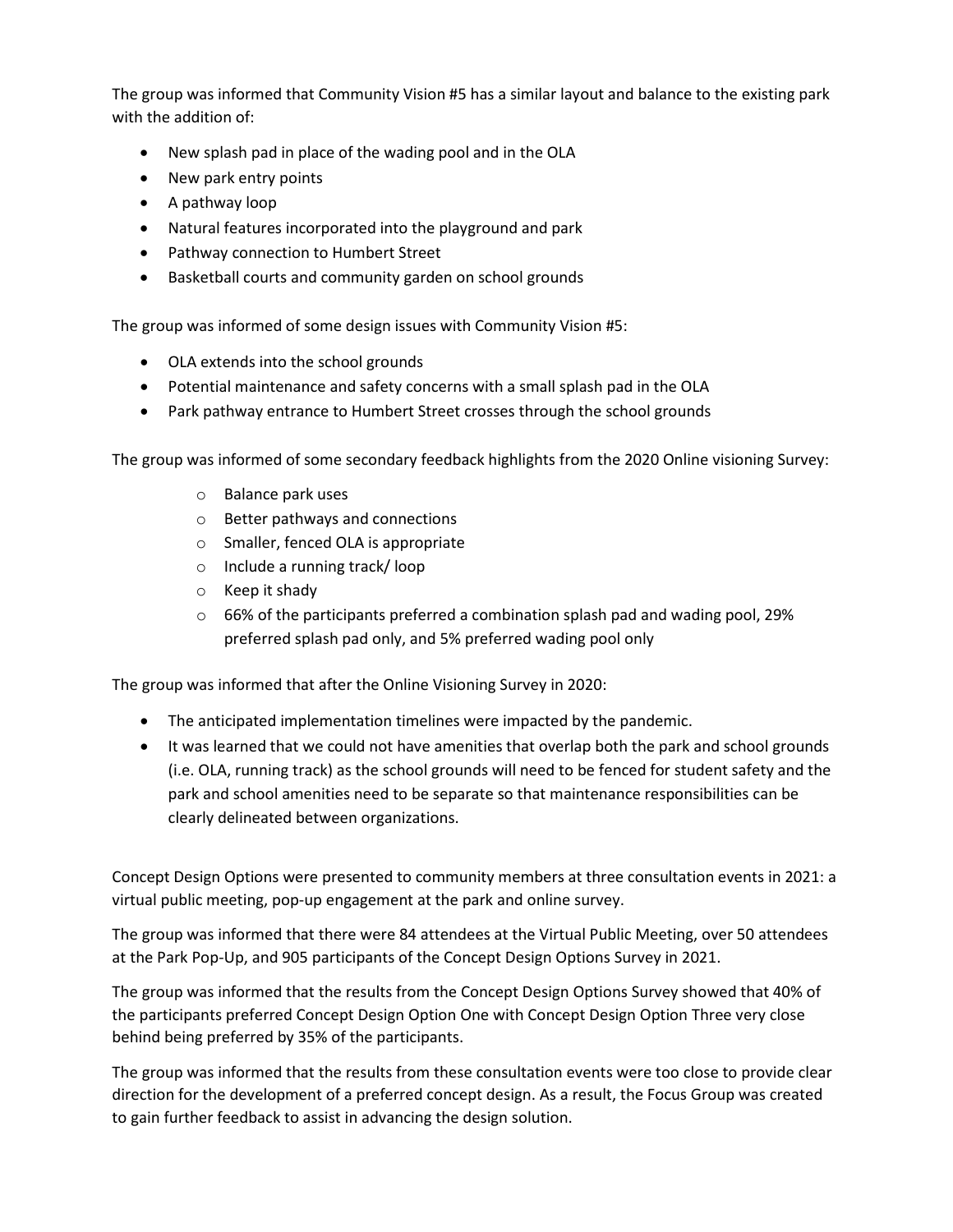#### **Concept Design Options Overview**

The group was given an overview of the three (3) Concept Design Options presented at the Public Meeting (September 13, 2021), the Park Pop-Up (September 18, 2021) and included on the Online Design Options Survey (September 2021), focusing on the key features in the two preferred options - Concept One and Three.

#### <span id="page-7-0"></span>Discussion Summary

#### **Deep Listening**

Each member of the Focus Group was provided 2.5 minutes each to introduce themselves to the group, speak to their priorities for the park redesign, how the different redesign options may affect their life and use of the park, and towards which concept design option they are more drawn to and why. The following is a summary of what was said, in order of speaker:

#### Member #1:

#### They are a parent with no dog.

They visit the park regularly with their 5 year old son who loves the green space, playground and would love a splash pad. They expressed their preference for Concept One as a combination wading pool and splash pad is offered; however, they did note that the OLA in this option is small and expressed concern that it may result in dog owners bringing their dogs out to use the rest of the park as such.

#### Member #2:

They are a parent with no dog. They visit the park regularly during all seasons except for winter with their 3.5 year old and 7 month old. They expressed their preference for Concept One as a combination wading pool and splash pad is offered. They also advised that they do not like the inclusion of the sandbox as it results in sand being tracked back home and the need for additional cleaning.

#### Member #3:

They are a dog owner with no children. They are a member of the Ossington Community Association They expressed their preference for Concept Three with the large OLA as they are drawn more towards the dog park and the functional uses offered rather than the open passive green space. They informed the group that they recognize there are challenges with the space available in the park.

#### Member #4:

They are a dog owner. Children are grown. They regularly use the OLA and find it to be a nice community meeting spot. They expressed their preference for the west side of the park in Concept Three and the east side of the park in Concept One.

#### Member #5:

They are a parent with no dog. They visit the park regularly with their 3 year and 6 month old children. They informed the group that park is used for birthday parties, etc. They expressed their preference for Concept One and noted that Concept Three appears to be similar to the current park design. They recognize that Concept One sacrifices the OLA which would make it difficult for the design. They informed the group that they have a negative encounter in the park on a weekly basis with dogs peeing, etc. outside of the OLA.

Member #6: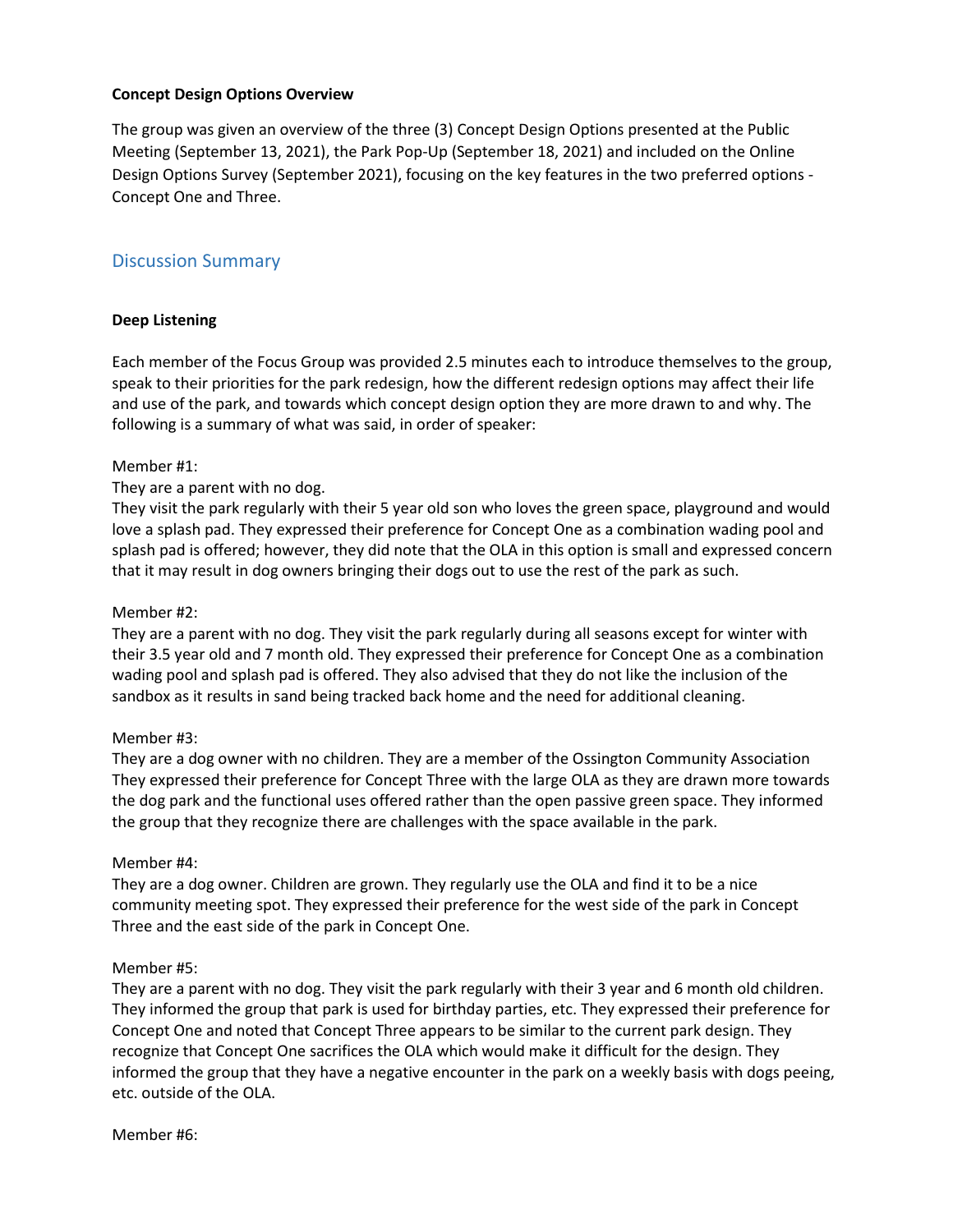They are a dog owner with no children. They visit the park regularly with their dog and also to use the open green space to relax. They believe the priority is to design for equal division of space, so their preference is for Concept #3 as it appears to be more equal. They advised that in the summertime they have witnessed park users who are not from the area drink alcohol within the park limits and litter in the green space. As a result, they would be OK with losing a bit of the green space.

#### Member #7:

They are a grandparent and dog owner. They advised that they are a dog owner so their views may be dog-centric but they have grandchildren who would use the remainder of the park space. They feel that the space is nice the way it is. They feel that the smaller OLA will cause overflow into the rest of the park and increase conflict between park users. They expressed a preference for Concept Three. They noted that although it would be nice to have a large open green space to throw a frisbee, etc., they don't believe there is adequate space in Concept One for it to be feasible if there is more than one group wishing to do so. They expressed a dislike of pea gravel being used as the surfacing material in OLA's.

#### Member #8:

They are a dog owner with no children. They frequent the park almost every day, except when the dog park is in muddy conditions or is too busy. They noted that the busiest they've seen the dog park was with 40 dogs and 40 owners. They informed the group that they are most interested in the design of the dog park. They expressed a preference for Concept Three because of the larger OLA, but noted it lacks shade and shelter in the OLA itself.

#### Member #9:

They are a parent and dog owner. They visit the park regularly with their 3-, 4- and 6-year-old children, as well as their dog. They expressed a preference for Concept #1 as the Pathway Loop offers more of a park feature rather than just for a practical use; the open green space can still be used by leashed dogs; and the design feels more interactive. They like that green space provides options for mixed use, and can provide a buffer between the playground and OLA.

#### Member #10:

They are a dog owner with no children. They also use the open green space with friends. They expressed a preference for Concept #3 because they visit the dog park every day with their dog. They felt that the OLA size could be reduced, but the size in Concept One would be too small. They expressed a desire to have a larger gain of trees and more shade.

#### Member #11:

They are a parent and dog owner. They visit the park with their 2 daughter and 2 dogs at different times of the day. They informed the group that they like how the current dog park does not have pea gravel for its surface, and would prefer woodchips or grass. They expressed a preference for Concept #3 because of the size of the OLA, and a preference for the playground and water play area in Concept One.

#### Member #12:

They are a frequent park user with no dogs or children. They expressed a preference for Concept #1 as they would not want to lose open green space. They expressed a desire to see more trees.

#### **Trade-offs Exercise**

The Focus Group Members were asked to think about what they just heard from the other members as well as their own experiences and needs and fill in a survey to indicate where they think trade-offs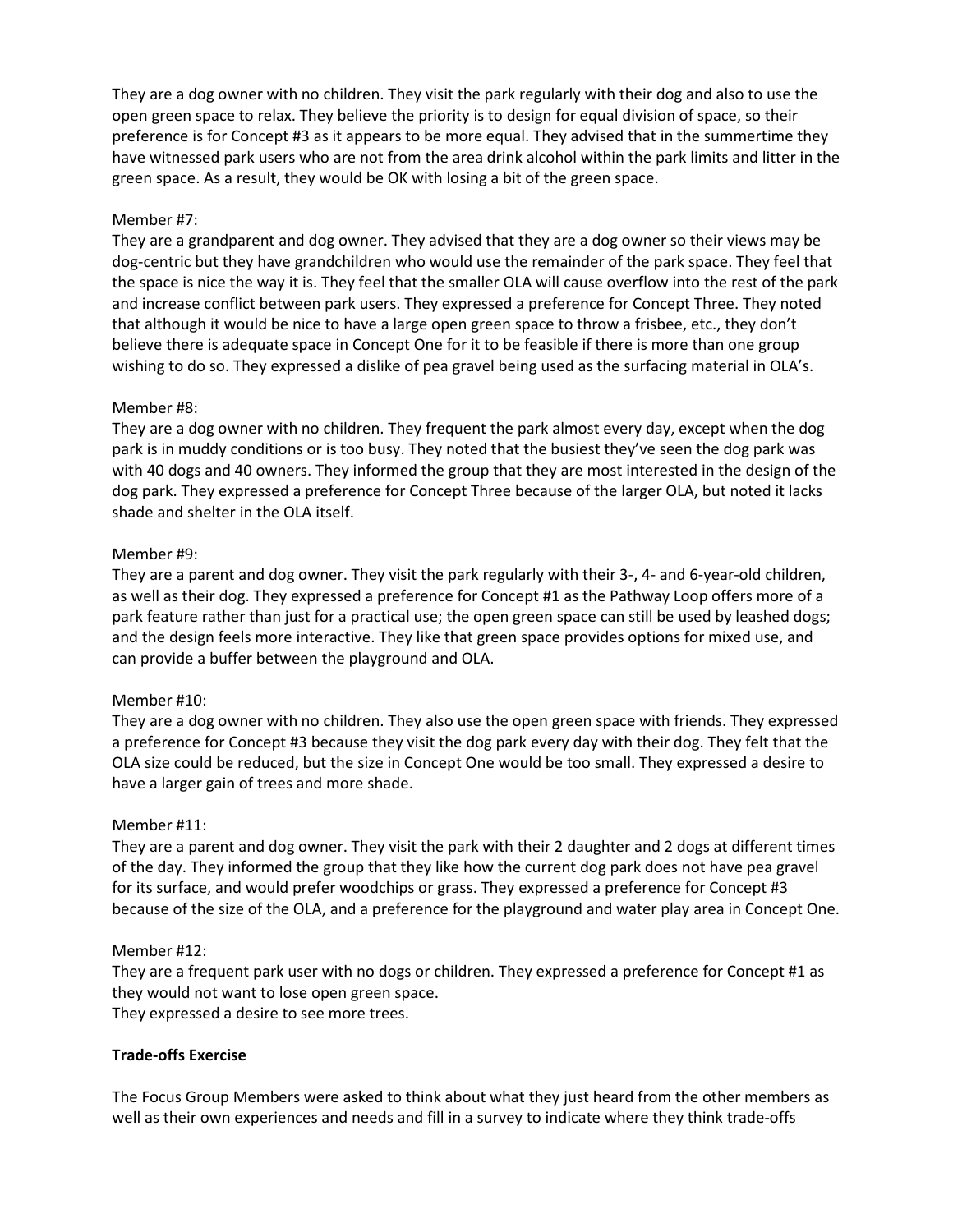should be made amongst the various park redesign components (See Appendix A for more details). The results of the in-meeting survey were presented and discussed with the group:

- The group leaned slightly more towards a Bigger OLA than a Bigger Playground
- The group leaned slightly more towards a Bigger OLA than a Bigger Water Play
- The group was neutral in comparing the OLA and Open Lawn size
- The group leaned slightly more towards a Bigger Open Lawn than a Bigger Playground
- The group leaned slightly more towards a Bigger Playground than a Bigger Water Play
- The group leaned more towards a Bigger Open Lawn than a Bigger Water Play

To provide the group with a sense of the budget restrictions, a rough cost relation between the Playground, Waterplay and OLA in the different options was provided:

- The Playground and Water Play Area in Concept One are roughly similar in cost with the OLA being roughly half that cost;
- The Water Play Area and OLA in Concept Three are roughly similar in cost with the Playground and Sandbox being about 3 times that cost;
- The Water Play Area in Concept One is about double in cost of the Water Play improvements in Concept Three;
- The Playground Area in Concept Three is about 1.5 times the cost of the Playground Area in Concept One.
- The OLA in Concept Three is about 1.5 times the cost of the OLA in Concept One.

The group was also informed that the wading pool and splash pad combination in Concept One cannot be combined with the playground and OLA in Concept Three, due to the budget constraints.

#### **Sensemaking**

In consideration of what had been shared and learned at the meeting thus far, participants were asked to provide advice to the project team regarding the size and types of amenities that are included in the plan, and what solution would benefit all park users. Advice received from focus group members is noted below:

- Consider making more use of the park perimeter. For example the area southeast of where the wading pool currently is.
- Consider adding vegetation along the west fence line to screen the view of the laneway next door and to also provide additional shade in the park.
- The pathway corridor from Humbert Street in both preferred concepts don't appear to be the best use of space. Consider swapping the new tree line and the pathway so that the trees can also provide some shade for the OLA.
- Consider adding more trees for shade in the OLA.
- Consider making the larger OLA in Concept Three a little smaller to increase the green space.
- Woodchip surface material for the OLA was preferred by several members.
- Consider a splash pad because of the longer season that it is operational.
- It is important to maintain green space as it benefits all park users.
- There is an opportunity to improve the southeastern corner of the park to expand the available usable green space.
- The current park maintenance appears to be lacking as the garbage receptacles are typically overflowing and litter is scattered across the park.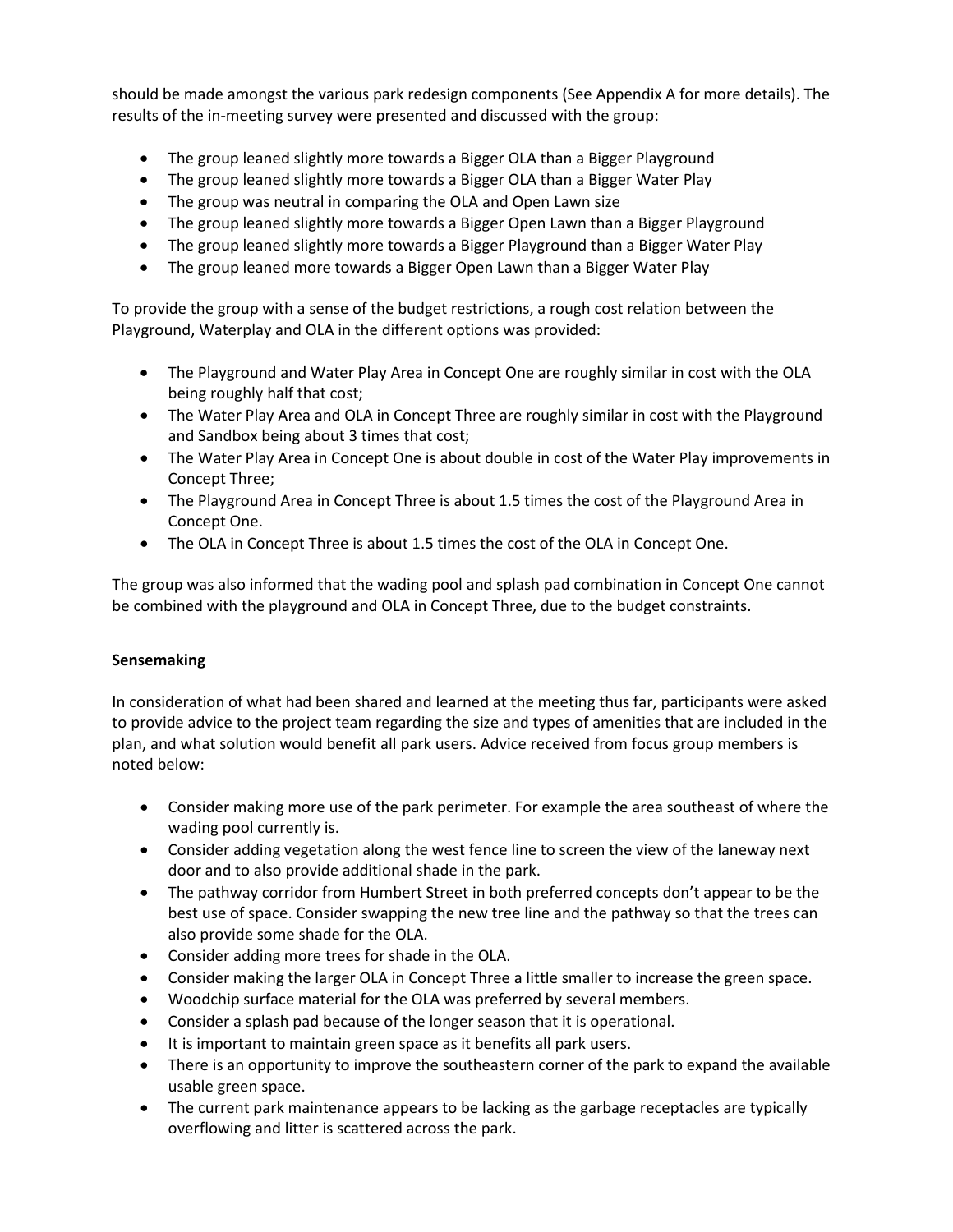• Consider revisiting the pathway designs to be more efficient.